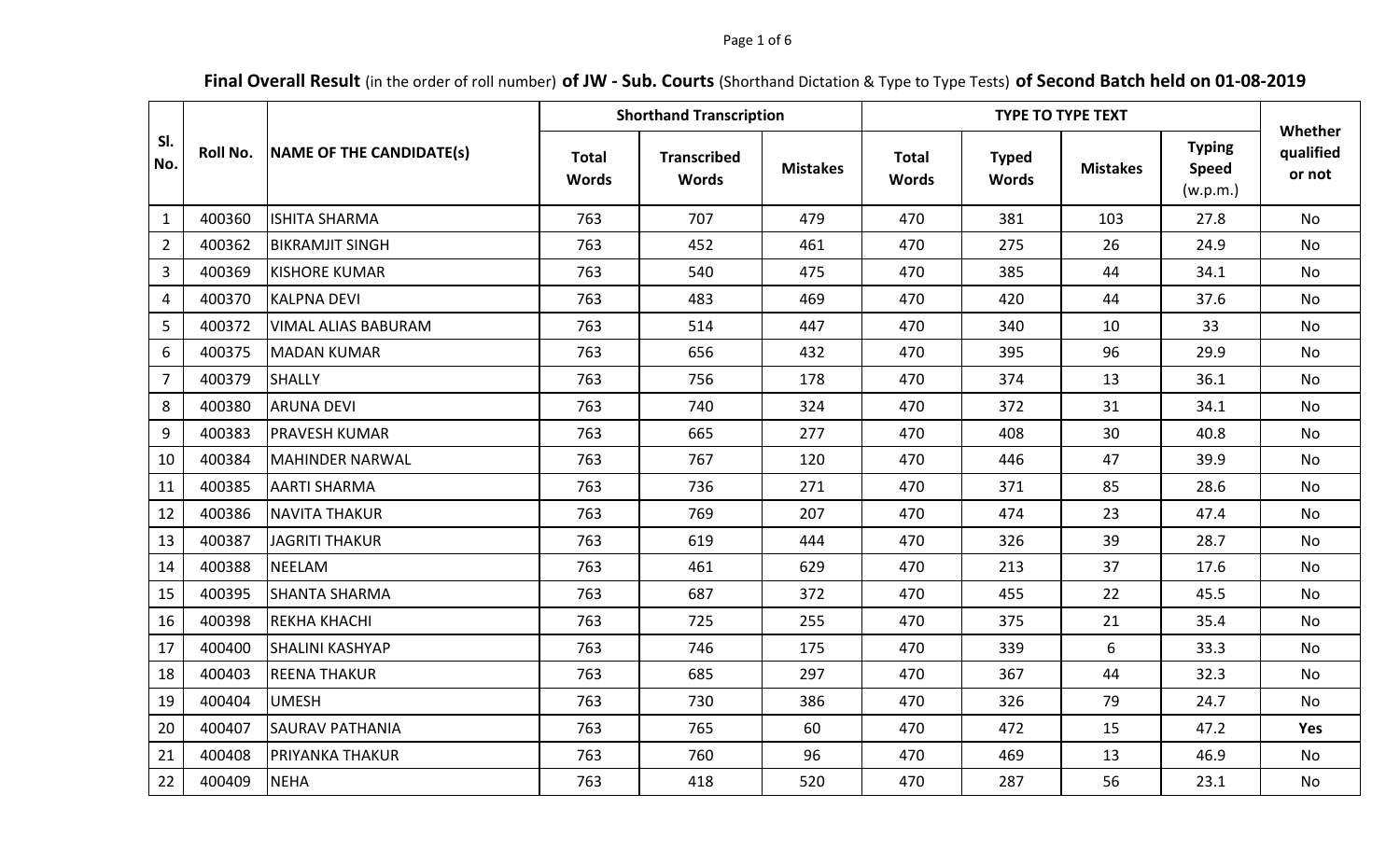# Page 2 of 6

|            |          |                          |                              | <b>Shorthand Transcription</b>     |                 | <b>TYPE TO TYPE TEXT</b>     |                              |                 |                                           | Whether             |  |
|------------|----------|--------------------------|------------------------------|------------------------------------|-----------------|------------------------------|------------------------------|-----------------|-------------------------------------------|---------------------|--|
| SI.<br>No. | Roll No. | NAME OF THE CANDIDATE(s) | <b>Total</b><br><b>Words</b> | <b>Transcribed</b><br><b>Words</b> | <b>Mistakes</b> | <b>Total</b><br><b>Words</b> | <b>Typed</b><br><b>Words</b> | <b>Mistakes</b> | <b>Typing</b><br><b>Speed</b><br>(w.p.m.) | qualified<br>or not |  |
| 23         | 400412   | <b>ANKITA NEGI</b>       | 763                          | 680                                | 269             | 470                          | 417                          | 25              | 41.7                                      | <b>No</b>           |  |
| 24         | 400418   | <b>JYOTI</b>             | 763                          | 566                                | 429             | 470                          | 284                          | 45              | 23.9                                      | <b>No</b>           |  |
| 25         | 400419   | RANJANA                  | 763                          | 761                                | 114             | 470                          | 407                          | 17              | 40.7                                      | No                  |  |
| 26         | 400423   | <b>REENA BEGUM</b>       | 763                          | 553                                | 360             | 470                          | 296                          | 37              | 25.9                                      | No                  |  |
| 27         | 400431   | <b>MAMTA DEVI</b>        | 763                          | 602                                | 404             | 470                          | 376                          | 65              | 31.1                                      | No                  |  |
| 28         | 400432   | <b>ANJALI</b>            | 763                          | 764                                | 96              | 470                          | 339                          | 29              | 31                                        | No                  |  |
| 29         | 400435   | <b>RAJ RANI</b>          | 763                          | 468                                | 575             | 470                          | 285                          | 117             | 16.8                                      | No                  |  |
| 30         | 400436   | <b>KIRAN CHAUHAN</b>     | 763                          | 601                                | 528             | 470                          | 351                          | 78              | 27.3                                      | No                  |  |
| 31         | 400437   | <b>BABLI DEVI</b>        | 763                          | 674                                | 424             | 470                          | 405                          | 25              | 40.5                                      | No                  |  |
| 32         | 400438   | <b>KAVITA</b>            | 763                          | 556                                | 506             | 470                          | 314                          | 54              | 26                                        | <b>No</b>           |  |
| 33         | 400440   | <b>RAJAT KUMAR</b>       | 763                          | 738                                | 191             | 470                          | 411                          | 25              | 41.1                                      | No                  |  |
| 34         | 400441   | <b>JYOTI</b>             | 763                          | 588                                | 552             | 470                          | 414                          | 219             | 19.5                                      | No                  |  |
| 35         | 400445   | VIJAYLAXMI               | 763                          | 439                                | 566             | 470                          | 263                          | 23              | 24                                        | No                  |  |
| 36         | 400449   | <b>JYOTI</b>             | 763                          | 748                                | 300             | 470                          | 349                          | 31              | 31.8                                      | <b>No</b>           |  |
| 37         | 400450   | <b>SAHIL SHARMA</b>      | 763                          | 733                                | 105             | 470                          | 435                          | 14              | 43.5                                      | No                  |  |
| 38         | 400451   | <b>SANDEEP KUMAR DAS</b> | 763                          | 757                                | 132             | 470                          | 461                          | 11              | 46.1                                      | No                  |  |
| 39         | 400454   | <b>SANGEETA VERMA</b>    | 763                          | 639                                | 457             | 470                          | 345                          | 55              | 29                                        | No                  |  |
| 40         | 400455   | <b>PREETI DEVI</b>       | 763                          | 685                                | 552             | 470                          | 370                          | 222             | 14.8                                      | No                  |  |
| 41         | 400457   | <b>DIKSHA</b>            | 763                          | 614                                | 556             | 470                          | 260                          | 84              | 17.6                                      | No                  |  |
| 42         | 400458   | MADHUBALA                | 763                          | 724                                | 328             | 470                          | 370                          | 27              | 34.3                                      | No                  |  |
| 43         | 400459   | <b>UMA DEVI</b>          | 763                          | 730                                | 418             | 470                          | 271                          | 61              | 21                                        | No                  |  |
| 44         | 400464   | KIRAN DHALETA            | 763                          | 466                                | 575             | 470                          | 215                          | 53              | 16.2                                      | No                  |  |
| 45         | 400465   | <b>LAV KUMAR</b>         | 763                          | 709                                | 227             | 470                          | 359                          | $\overline{7}$  | 35.2                                      | No                  |  |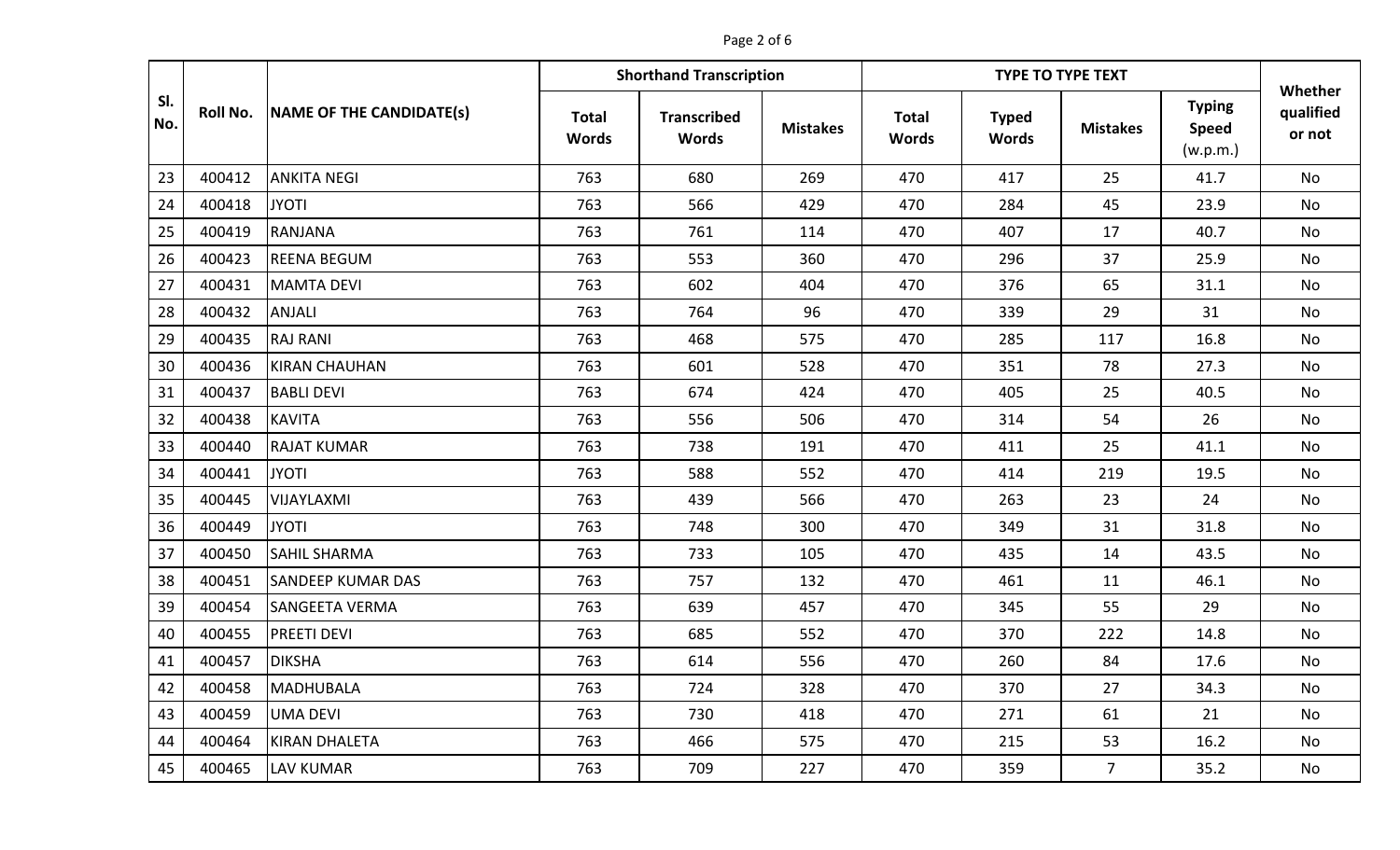# Page 3 of 6

|            |          |                          |                              | <b>Shorthand Transcription</b>     |                 | <b>TYPE TO TYPE TEXT</b>     |                              |                 |                                           | Whether             |  |
|------------|----------|--------------------------|------------------------------|------------------------------------|-----------------|------------------------------|------------------------------|-----------------|-------------------------------------------|---------------------|--|
| SI.<br>No. | Roll No. | NAME OF THE CANDIDATE(s) | <b>Total</b><br><b>Words</b> | <b>Transcribed</b><br><b>Words</b> | <b>Mistakes</b> | <b>Total</b><br><b>Words</b> | <b>Typed</b><br><b>Words</b> | <b>Mistakes</b> | <b>Typing</b><br><b>Speed</b><br>(w.p.m.) | qualified<br>or not |  |
| 46         | 400466   | <b>DROPTA DEVI</b>       | 763                          | 268                                | 676             | 470                          | 195                          | 36              | 15.9                                      | <b>No</b>           |  |
| 47         | 400467   | <b>RAJNISHA RANI</b>     | 763                          | 711                                | 246             | 470                          | 355                          | 47              | 30.8                                      | <b>No</b>           |  |
| 48         | 400471   | MEENAKSHI                | 763                          | 707                                | 666             | 470                          | 363                          | 66              | 29.7                                      | <b>No</b>           |  |
| 49         | 400472   | <b>TANUJA CHANDEL</b>    | 763                          | 619                                | 390             | 470                          | 361                          | 77              | 28.4                                      | No                  |  |
| 50         | 400475   | <b>MOHIT</b>             | 763                          | 528                                | 359             | 470                          | 472                          | 8               | 47.2                                      | No                  |  |
| 51         | 400477   | <b>KALPANA</b>           | 763                          | 720                                | 290             | 470                          | 431                          | 16              | 43.1                                      | No                  |  |
| 52         | 400478   | <b>NIRMAL PRAKASH</b>    | 763                          | 688                                | 247             | 470                          | 289                          | 31              | 25.8                                      | No                  |  |
| 53         | 400481   | <b>BABITA GAUTAM</b>     | 763                          | 495                                | 549             | 470                          | 341                          | 33              | 30.8                                      | No                  |  |
| 54         | 400485   | MOHIT THAKUR             | 763                          | 604                                | 422             | 470                          | 320                          | 23              | 29.7                                      | No                  |  |
| 55         | 400491   | MOHIT DHIMAN             | 763                          | 755                                | 150             | 470                          | 357                          | 28              | 32.9                                      | No                  |  |
| 56         | 400494   | <b>RAVI</b>              | 763                          | 724                                | 280             | 470                          | 477                          | 64              | 41.3                                      | No                  |  |
| 57         | 400496   | <b>SUMAN</b>             | 763                          | 642                                | 397             | 470                          | 413                          | 160             | 25.3                                      | <b>No</b>           |  |
| 58         | 400498   | JIGYASHU SHARMA          | 763                          | 751                                | 164             | 470                          | 335                          | 17              | 31.8                                      | No                  |  |
| 59         | 400501   | <b>SHIVANI</b>           | 763                          | 507                                | 563             | 470                          | 258                          | 47              | 21.1                                      | No                  |  |
| 60         | 400502   | <b>JYOTI</b>             | 763                          | 718                                | 281             | 470                          | 380                          | 29              | 35.1                                      | No                  |  |
| 61         | 400505   | <b>PRITAM PAWAR</b>      | 763                          | 738                                | 133             | 470                          | 414                          | 10              | 41.4                                      | <b>No</b>           |  |
| 62         | 400507   | <b>ASLAM MOHAMMAD</b>    | 763                          | 750                                | 187             | 470                          | 431                          | 12              | 43.1                                      | <b>No</b>           |  |
| 63         | 400508   | <b>HIMANI SHARMA</b>     | 763                          | 460                                | 595             | 470                          | 269                          | 24              | 24.5                                      | No                  |  |
| 64         | 400512   | <b>MAJOR SINGH</b>       | 763                          | 629                                | 503             | 470                          | 233                          | 65              | 16.8                                      | No                  |  |
| 65         | 400513   | <b>INDIRA DEVI</b>       | 763                          | 778                                | 204             | 470                          | 470                          | 8               | 47                                        | No                  |  |
| 66         | 400519   | <b>SEEMA DEVI</b>        | 763                          | 142                                | 722             | 470                          | 333                          | 79              | 25.4                                      | No                  |  |
| 67         | 400521   | <b>ASINA VERMA</b>       | 763                          | 696                                | 427             | 470                          | 405                          | 18              | 40.5                                      | No                  |  |
| 68         | 400522   | <b>DIVYA</b>             | 763                          | 454                                | 523             | 470                          | 341                          | 107             | 23.4                                      | No                  |  |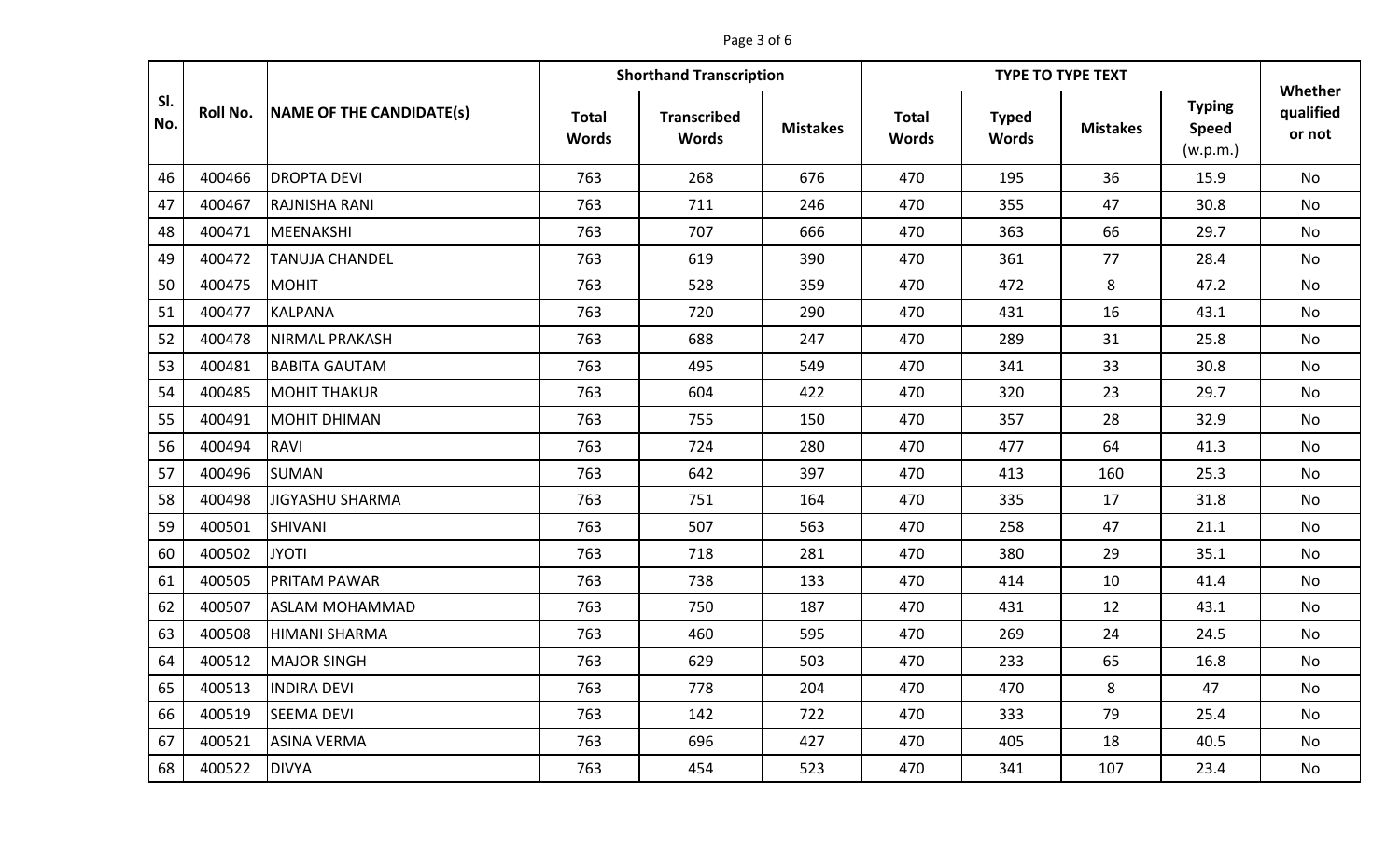# Page 4 of 6

|            | <b>Shorthand Transcription</b> |                          |                              |                                    |                 |                              | <b>TYPE TO TYPE TEXT</b>     |                 |                                           |                                |
|------------|--------------------------------|--------------------------|------------------------------|------------------------------------|-----------------|------------------------------|------------------------------|-----------------|-------------------------------------------|--------------------------------|
| SI.<br>No. | <b>Roll No.</b>                | NAME OF THE CANDIDATE(s) | <b>Total</b><br><b>Words</b> | <b>Transcribed</b><br><b>Words</b> | <b>Mistakes</b> | <b>Total</b><br><b>Words</b> | <b>Typed</b><br><b>Words</b> | <b>Mistakes</b> | <b>Typing</b><br><b>Speed</b><br>(w.p.m.) | Whether<br>qualified<br>or not |
| 69         | 400524                         | <b>RAVEENA NEGI</b>      | 763                          | 752                                | 251             | 470                          | 433                          | 10              | 43.3                                      | <b>No</b>                      |
| 70         | 400526                         | <b>REENA DEVI</b>        | 763                          | 509                                | 526             | 470                          | 265                          | 21              | 24.4                                      | No                             |
| 71         | 400527                         | <b>MADAN SINGH</b>       | 763                          | 396                                | 726             | 470                          | 151                          | 37              | 11.4                                      | No                             |
| 72         | 400528                         | <b>POOJA RANI</b>        | 763                          | 745                                | 167             | 470                          | 389                          | 44              | 34.5                                      | No                             |
| 73         | 400529                         | <b>ASHISH KUMAR</b>      | 763                          | 764                                | 118             | 470                          | 470                          | 8               | 47                                        | No                             |
| 74         | 400543                         | <b>SHUBHAM KUMAR</b>     | 763                          | 348                                | 665             | 470                          | 172                          | 10              | 16.2                                      | No                             |
| 75         | 400544                         | <b>AMIT KUMAR</b>        | 763                          | 748                                | 98              | 470                          | 423                          | 12              | 42.3                                      | No                             |
| 76         | 400551                         | <b>DIKSHA</b>            | 763                          | 587                                | 475             | 470                          | 227                          | 67              | 16                                        | No                             |
| 77         | 400558                         | POOJA                    | 763                          | 769                                | 180             | 470                          | 387                          | 26              | 36.1                                      | No                             |
| 78         | 400568                         | <b>KIRAN KUMARI</b>      | 763                          | 434                                | 753             | 470                          | 147                          | 52              | 9.5                                       | No                             |
| 79         | 400574                         | <b>GEETA DEVI</b>        | 763                          | 577                                | 559             | 470                          | 251                          | 69              | 18.2                                      | <b>No</b>                      |
| 80         | 400575                         | <b>AKHIL RANA</b>        | 763                          | 737                                | 200             | 470                          | 462                          | 17              | 46.2                                      | No                             |
| 81         | 400579                         | <b>SEEMA KASHYAP</b>     | 763                          | 706                                | 372             | 470                          | 308                          | 34              | 27.4                                      | No                             |
| 82         | 400582                         | <b>RAHUL</b>             | 763                          | 754                                | 214             | 470                          | 369                          | 19              | 35                                        | No                             |
| 83         | 400583                         | <b>ANKITA PANDIT</b>     | 763                          | 562                                | 426             | 470                          | 310                          | 19              | 29.1                                      | <b>No</b>                      |
| 84         | 400584                         | <b>SHIVANI</b>           | 763                          | 734                                | 209             | 470                          | 372                          | 29              | 34.3                                      | No                             |
| 85         | 400585                         | KUMARI SANGEETA          | 763                          | 293                                | 684             | 470                          | 165                          | 28              | 13.7                                      | No                             |
| 86         | 400588                         | <b>SAKSHI BHARDWAJ</b>   | 763                          | $\mathbf 0$                        | 0               | 470                          | 359                          | 27              | 33.2                                      | No                             |
| 87         | 400592                         | <b>UMESH GOYAL</b>       | 763                          | 652                                | 295             | 470                          | 277                          | 11              | 26.6                                      | No                             |
| 88         | 400594                         | <b>BALBIR SINGH</b>      | 763                          | 464                                | 540             | 470                          | 412                          | 62              | 35                                        | No                             |
| 89         | 400596                         | <b>LOKENDER HETTA</b>    | 763                          | 656                                | 389             | 470                          | 351                          | 51              | 30                                        | No                             |
| 90         | 400599                         | <b>SHILPA VERMA</b>      | 763                          | 721                                | 208             | 470                          | 339                          | 30              | 30.9                                      | No                             |
| 91         | 400600                         | <b>AMIT KUMAR</b>        | 763                          | 503                                | 556             | 470                          | 446                          | 33              | 44.6                                      | No                             |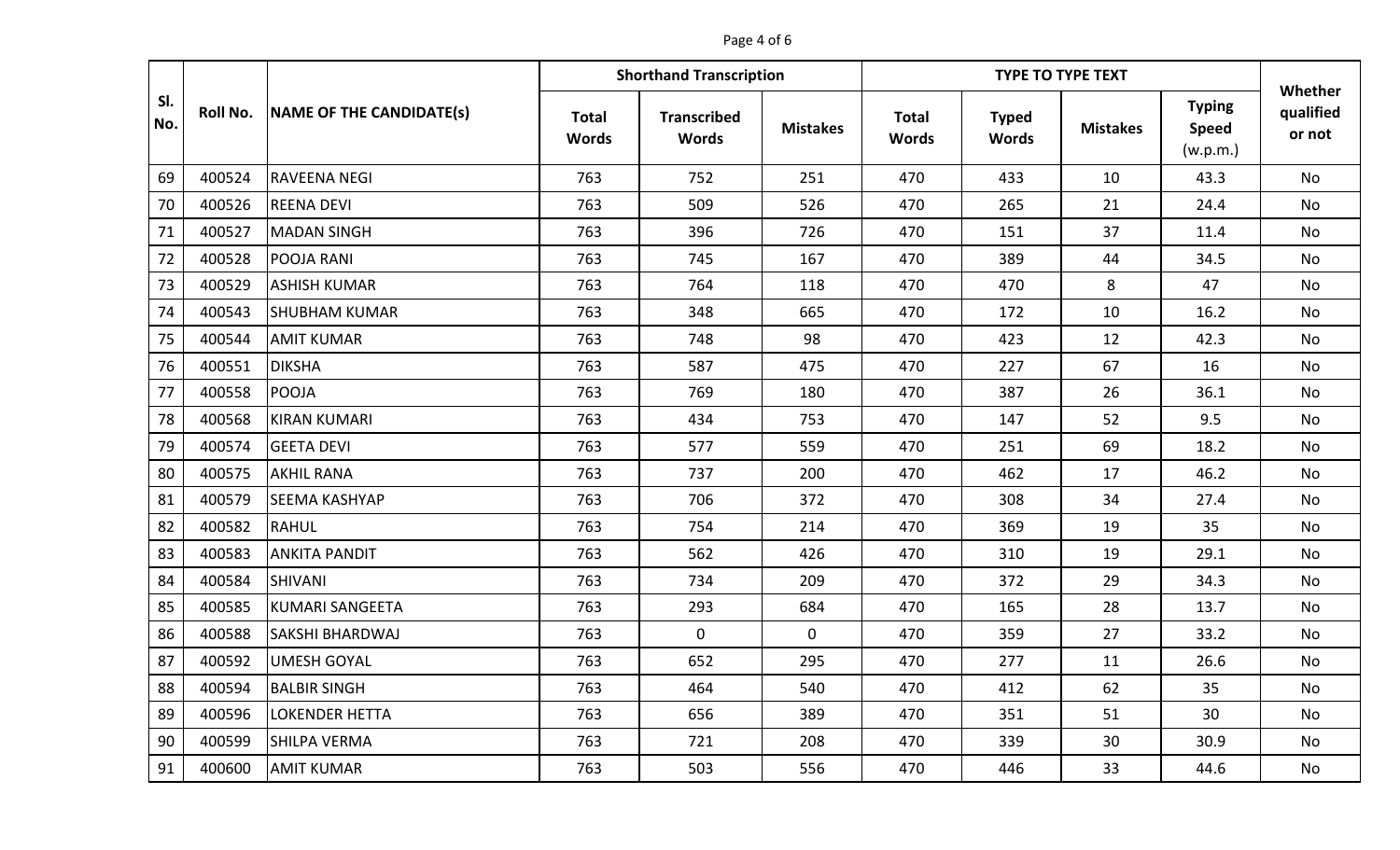# Page 5 of 6

|            |                 |                          | <b>Shorthand Transcription</b><br><b>TYPE TO TYPE TEXT</b> |                                    |                 |                              |                              |                 |                                           |                                |
|------------|-----------------|--------------------------|------------------------------------------------------------|------------------------------------|-----------------|------------------------------|------------------------------|-----------------|-------------------------------------------|--------------------------------|
| SI.<br>No. | <b>Roll No.</b> | NAME OF THE CANDIDATE(s) | <b>Total</b><br><b>Words</b>                               | <b>Transcribed</b><br><b>Words</b> | <b>Mistakes</b> | <b>Total</b><br><b>Words</b> | <b>Typed</b><br><b>Words</b> | <b>Mistakes</b> | <b>Typing</b><br><b>Speed</b><br>(w.p.m.) | Whether<br>qualified<br>or not |
| 92         | 400602          | <b>KUMARI ANJANA</b>     | 763                                                        | 593                                | 400             | 470                          | 311                          | 32              | 27.9                                      | <b>No</b>                      |
| 93         | 400603          | <b>NEEM CHAND</b>        | 763                                                        | 667                                | 270             | 470                          | 471                          | 17              | 47.1                                      | <b>No</b>                      |
| 94         | 400605          | POOJA DEVI               | 763                                                        | 767                                | 209             | 470                          | 456                          | 125             | 33.1                                      | No                             |
| 95         | 400607          | <b>MEENA DEVI</b>        | 763                                                        | 535                                | 487             | 470                          | 336                          | 20              | 31.6                                      | No                             |
| 96         | 400610          | <b>GAZAL KHERA</b>       | 763                                                        | 730                                | 188             | 470                          | 364                          | 11              | 35.3                                      | No                             |
| 97         | 400611          | <b>SUJATA NEGI</b>       | 763                                                        | 315                                | 638             | 470                          | 186                          | 24              | 16.2                                      | No                             |
| 98         | 400612          | <b>BHARTI THAKUR</b>     | 763                                                        | 607                                | 574             | 470                          | 288                          | 125             | 16.3                                      | No                             |
| 99         | 400614          | <b>UNIKA CHAUHAN</b>     | 763                                                        | 624                                | 432             | 470                          | 329                          | 46              | 28.3                                      | No                             |
| 100        | 400615          | <b>DIKSHA GALHOTRA</b>   | 763                                                        | 662                                | 369             | 470                          | 283                          | 36              | 24.7                                      | No                             |
| 101        | 400619          | <b>SAPNA KUMARI</b>      | 763                                                        | 475                                | 531             | 470                          | 271                          | 21              | 25                                        | <b>No</b>                      |
| 102        | 400621          | <b>HIMANI SHARMA</b>     | 763                                                        | 765                                | 225             | 470                          | 469                          | 24              | 46.9                                      | No                             |
| 103        | 400625          | PRITI                    | 763                                                        | 600                                | 469             | 470                          | 294                          | 30              | 26.4                                      | No                             |
| 104        | 400628          | <b>TINU</b>              | 763                                                        | 754                                | 214             | 470                          | 423                          | 29              | 42.3                                      | No                             |
| 105        | 400633          | <b>REENA SHARMA</b>      | 763                                                        | 759                                | 201             | 470                          | 433                          | 42              | 39.1                                      | <b>No</b>                      |
| 106        | 400642          | <b>SUNITA SHARMA</b>     | 763                                                        | 710                                | 343             | 470                          | 385                          | 48              | 33.7                                      | No                             |
| 107        | 400643          | <b>HARPREET KAUR</b>     | 763                                                        | 657                                | 267             | 470                          | 324                          | 57              | 26.7                                      | <b>No</b>                      |
| 108        | 400650          | <b>PRITI CHOURASIYA</b>  | 763                                                        | 663                                | 252             | 470                          | 320                          | 22              | 29.8                                      | No                             |
| 109        | 400655          | <b>VISHAL KUMAR</b>      | 763                                                        | 749                                | 170             | 470                          | 456                          | 14              | 45.6                                      | No                             |
| 110        | 400658          | <b>SHIKHA KANOJIA</b>    | 763                                                        | 392                                | 525             | 470                          | 249                          | 10              | 23.9                                      | No                             |
| 111        | 400659          | KIRAN RANI               | 763                                                        | 754                                | 168             | 470                          | 328                          | 15              | 31.3                                      | No                             |
| 112        | 400661          | <b>PRIYA SERAIK</b>      | 763                                                        | 712                                | 377             | 470                          | 373                          | 34              | 33.9                                      | No                             |
| 113        | 400662          | RANJANA BHARDWAJ         | 763                                                        | 372                                | 581             | 470                          | 193                          | 33              | 16                                        | No                             |
| 114        | 400666          | <b>ASHISH KUMAR</b>      | 763                                                        | 443                                | 700             | 470                          | 288                          | 18              | 27                                        | No                             |